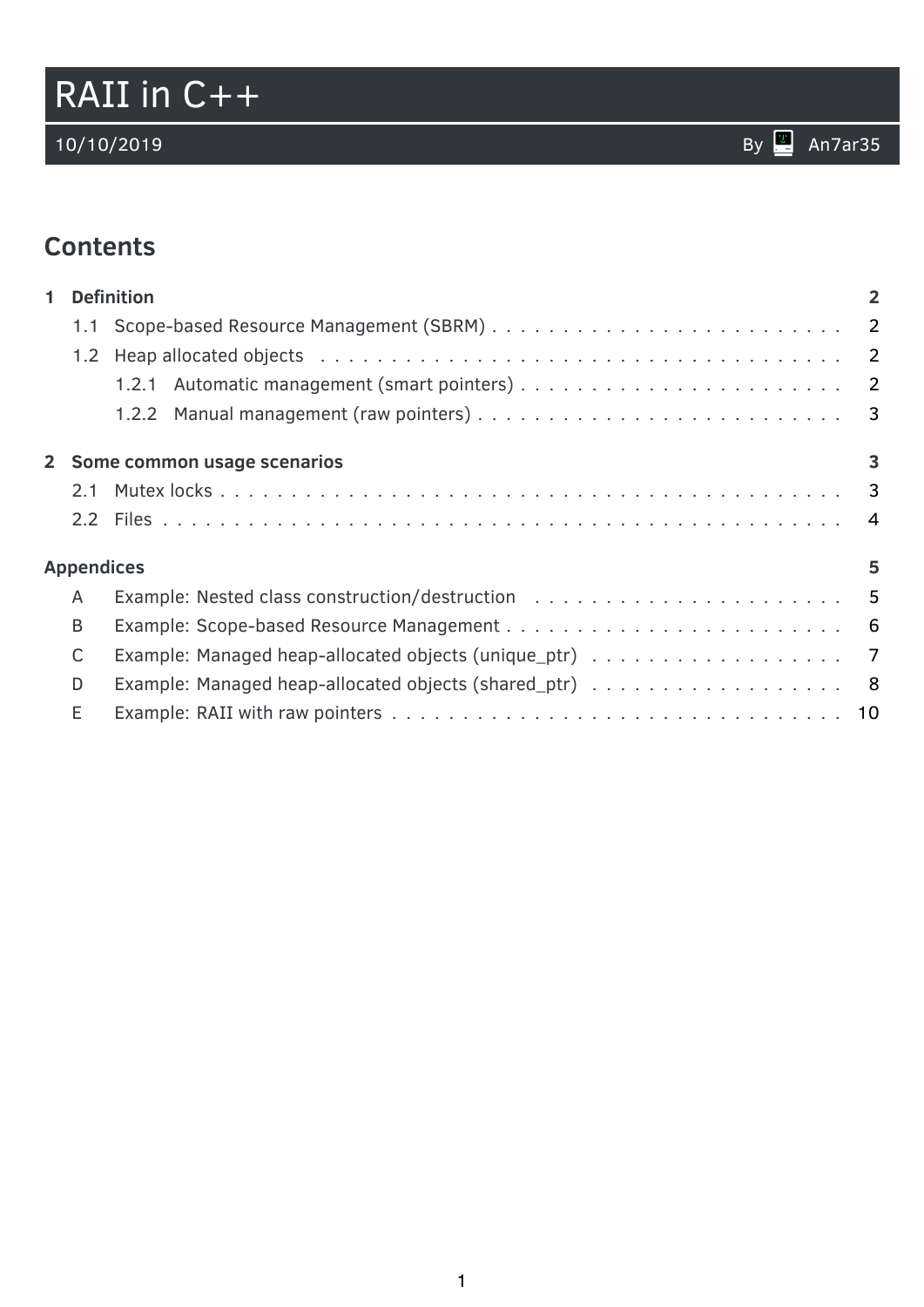# <span id="page-1-0"></span>**1 Definition**

**R**esource **A**quisition **I**s **I**nitialization essentially describes the concept that a resource held by an object is tied to the lifetime of said object. It is an incredibly useful and powerful concept that allows automatic cleaning of resources without the need for Garbage Collection (like in Java for example).

During an object's construction the resources<sup>[1](#page-1-4)</sup> are allocated (or acquired) by the constructor and are held by the object until its destruction stage where they are released in reverse order (see appendix [A](#page-4-1) for an example).

RAII, with code discipline, helps avoid resource leaks and guaranties exception safety as long as these resources are acquired & released from stack-allocated objects where their lifetime is well defined. The stack's guarantee to unwind, and thus trigger release for the resources, is only held if exceptions are caught<sup>[2](#page-1-5)</sup>.

## <span id="page-1-1"></span>**1.1 Scope-based Resource Management (SBRM)**

Scope-based Resource Management leverages RAII in the sense that when we exit the scope where a resource is managed, the resource is released. So, for example, in a function where a smart pointer is created and used without being returned its destructor will be called when the function is existed. Scope can also be artificially forced by using brackets  $\{ \ldots \}$  (see appendix [B](#page-5-0) for an example).

## <span id="page-1-2"></span>**1.2 Heap allocated objects**

Any resources on the heap (a.k.a. the free-store) created can live beyond the lifetime of its creator object so some care is required when dealing with them. Implicit/Explicit deletion must be implemented and always called when the resource is not required any longer.

## <span id="page-1-3"></span>**1.2.1 Automatic management (smart pointers)**

A std::unique\_ptr manages the lifetime of the pointed object based on the lifetime of its owner. Even though pointer ownership can be explicitly transferred, the resources is tied to its pointer (see appendix [C](#page-6-0) for an example).

Alternatively, in cases where a resource needs to be shared, a std::shared\_ptr) can be used instead. Release is done by whatever is the last remaining std::shared\_ptr pointing to the resource (see appendix [D](#page-7-0) for an example). In the case of cyclically referenced objects, weak pointer can be used along side a shared pointer.

<span id="page-1-5"></span><span id="page-1-4"></span><sup>&</sup>lt;sup>1</sup>Raw pointers pose some issues here (see section [1.2\)](#page-1-2).

<sup>&</sup>lt;sup>2</sup>Uncaught exceptions will trigger the  $\text{terminate}()$  function early leaving any resources acquired/allocated in a unreleased state.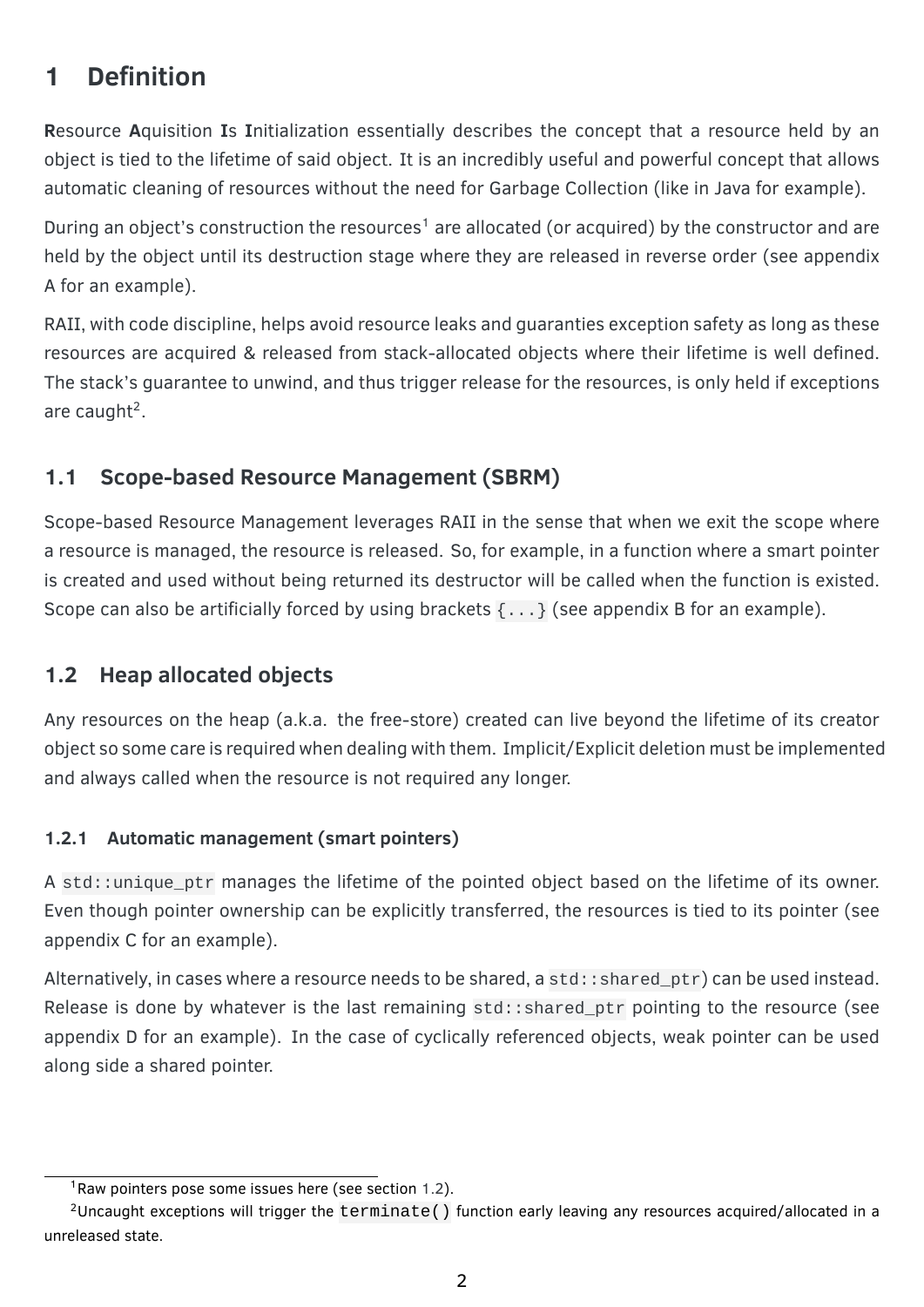#### <span id="page-2-0"></span>**1.2.2 Manual management (raw pointers)**

Don't if it can be avoided. Use smart pointers. If there's no way around using raw pointers then some manual intervention in order to make sure any resources pointed to are properly released and avoid leaks will be required. Also ownership should remain clear. Clear and simple code leads to less headaches down the road.

Keeping the scope of the pointer usage within a container object's lifetime is advised so that the object's destructor can be used to free up the resources pointed to (see appendix [E](#page-9-0) for an example).

## <span id="page-2-1"></span>**2 Some common usage scenarios**

## <span id="page-2-2"></span>**2.1 Mutex locks**

In multi-threaded development, RAII can be used to control mutex locks where a locked object is unlocked when the lock itself is destroyed. This makes sense as without a lock something cannot be locked any-longer! :)

The example taken from [cppreference.com](https://en.cppreference.com/w/cpp/language/raii) shows how to approach RAII mutex locks:

#### Non-RAII & unsafe mutex locking



Here the mutex is acquired (line 4) and released (line 8) but may create a deadlock in the following scenarios:

- 1. f() throws an exception (line 5),
- 2. everthing\_ok() evaluates to false and triggers an early return from the function (line 6-7).

#### RAII & safe mutex locking



By using an RAII class (std::lock\_guard<>) that deals with the locking / unlocking at construction / destruction it means that the deadlocks present in the previous unsafe example are dealt with.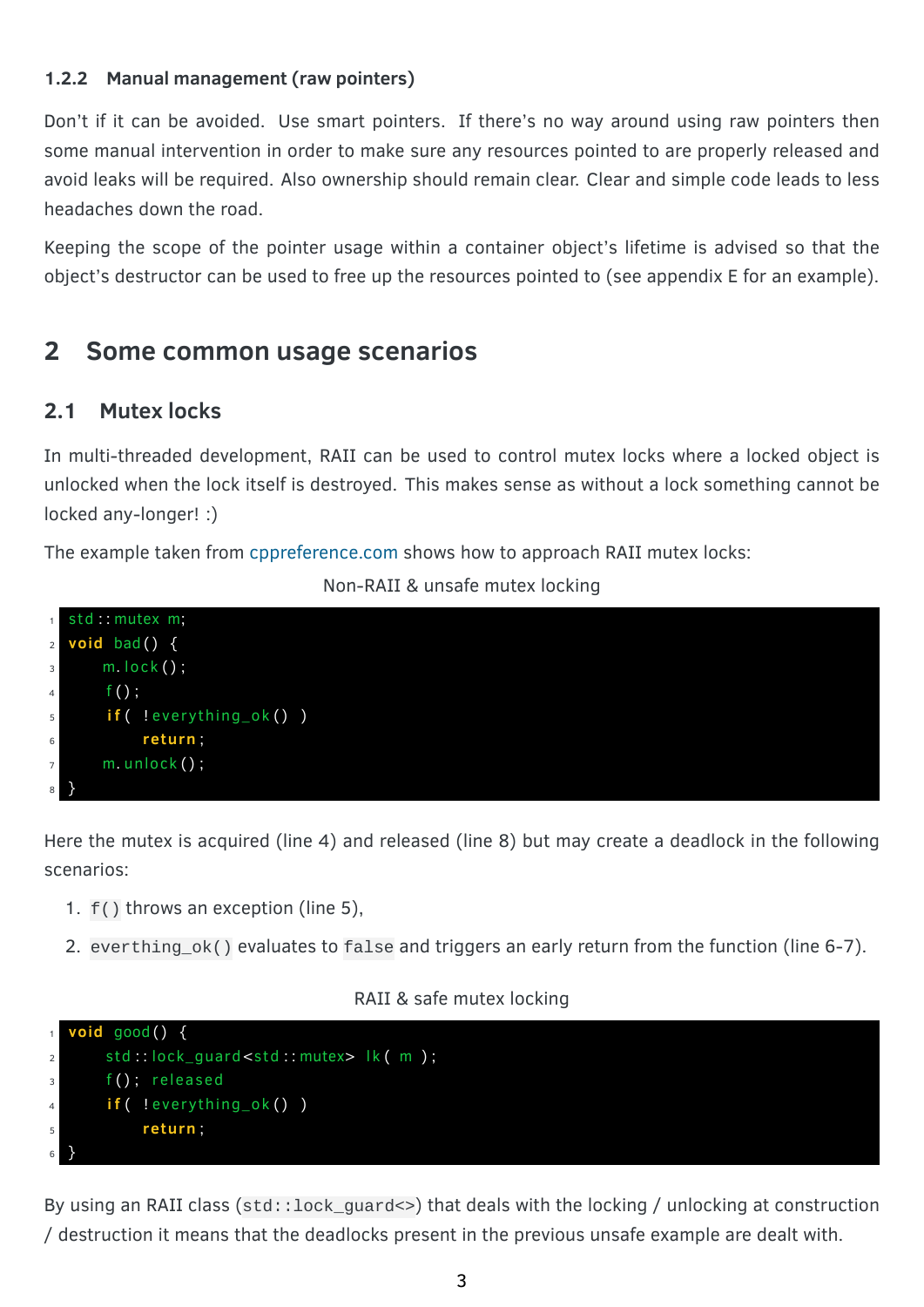## <span id="page-3-0"></span>**2.2 Files**

RAII can be especially useful when accessing files whether to read from or write to them. A file can be open on construction of a 'handling' object and closed when this object goes out of scope and its destructor is called. The only thing left is then to deal with any potential exceptions that might be raised lest corruption occur to the data being written or read.

#### RAII file access

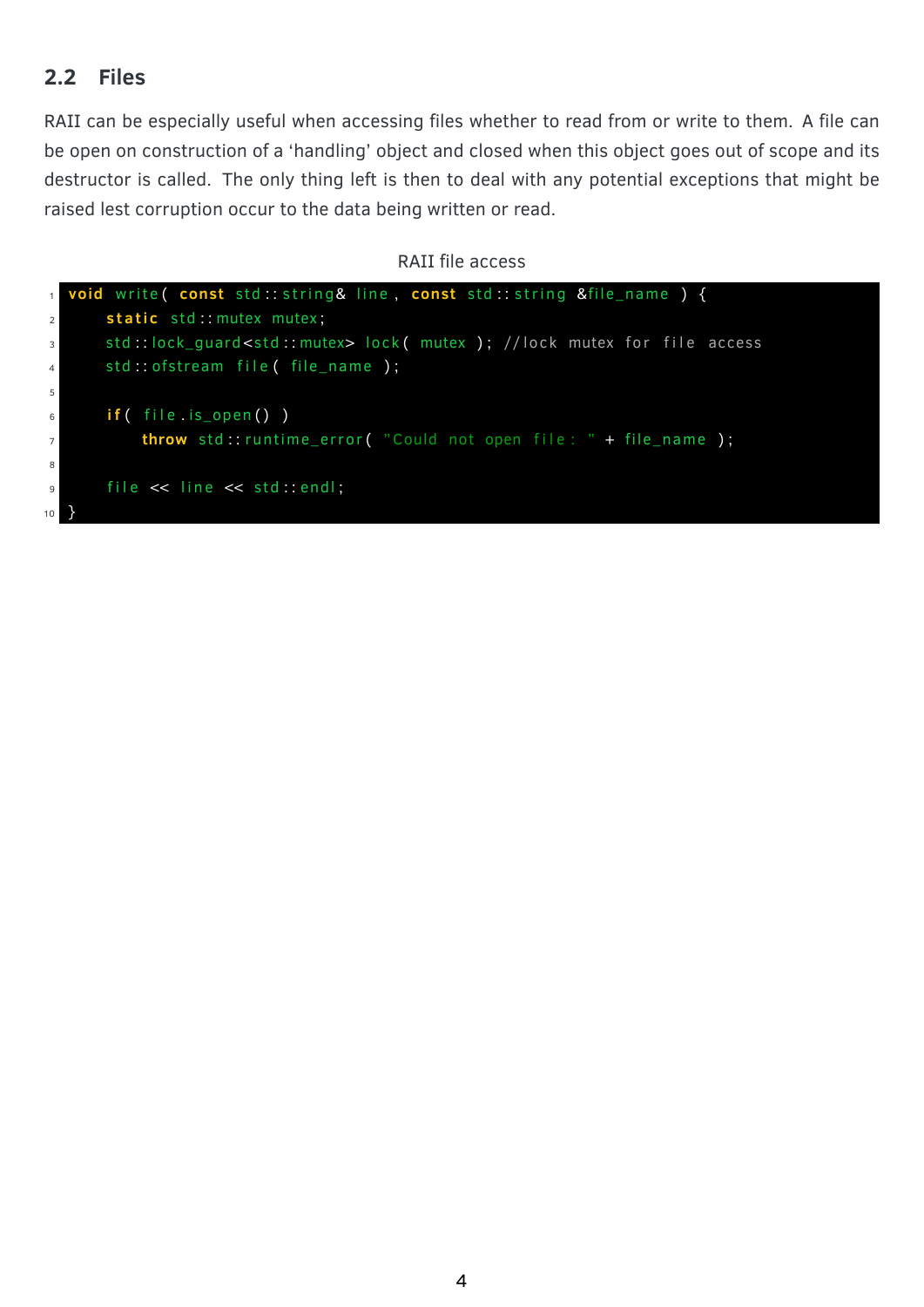# <span id="page-4-0"></span>**Appendices**

The appendices collate minimal code examples of RAII in action.

## <span id="page-4-1"></span>**A Example: Nested class construction/destruction**

Nested class example

```
1 #include <iostream>
2
3 cla s s A {
4 public:
5 A( ) { std::cout << "Class A constructor called." << std::endl; };
6 \sim A() { std::cout << "Class A destructor called." << std::endl; };
7 } ;
8
9 cla s s B {
10 public:
\text{11 } B() { std:: cout << "Class B constructor called." << std:: endl; };
\simB() { std::cout << "Class B destructor called." << std::endl; };
13 } ;
14
15 class Container {
16 public:
17 Container () { std:: cout << "Container constructor called." << std:: endl; };
18 ~Container () { std : cout << "Container destructor called ." << std : endl; };
19
20 private:
21 A a;
22 B b;
23 } ;
24
25 i n t main ( ) {
26 auto c = Container ();
27 }
```
Output:

Class A constructor called. Class B constructor called. Container constructor called. Container destructor called. Class B destructor called. Class A destructor called.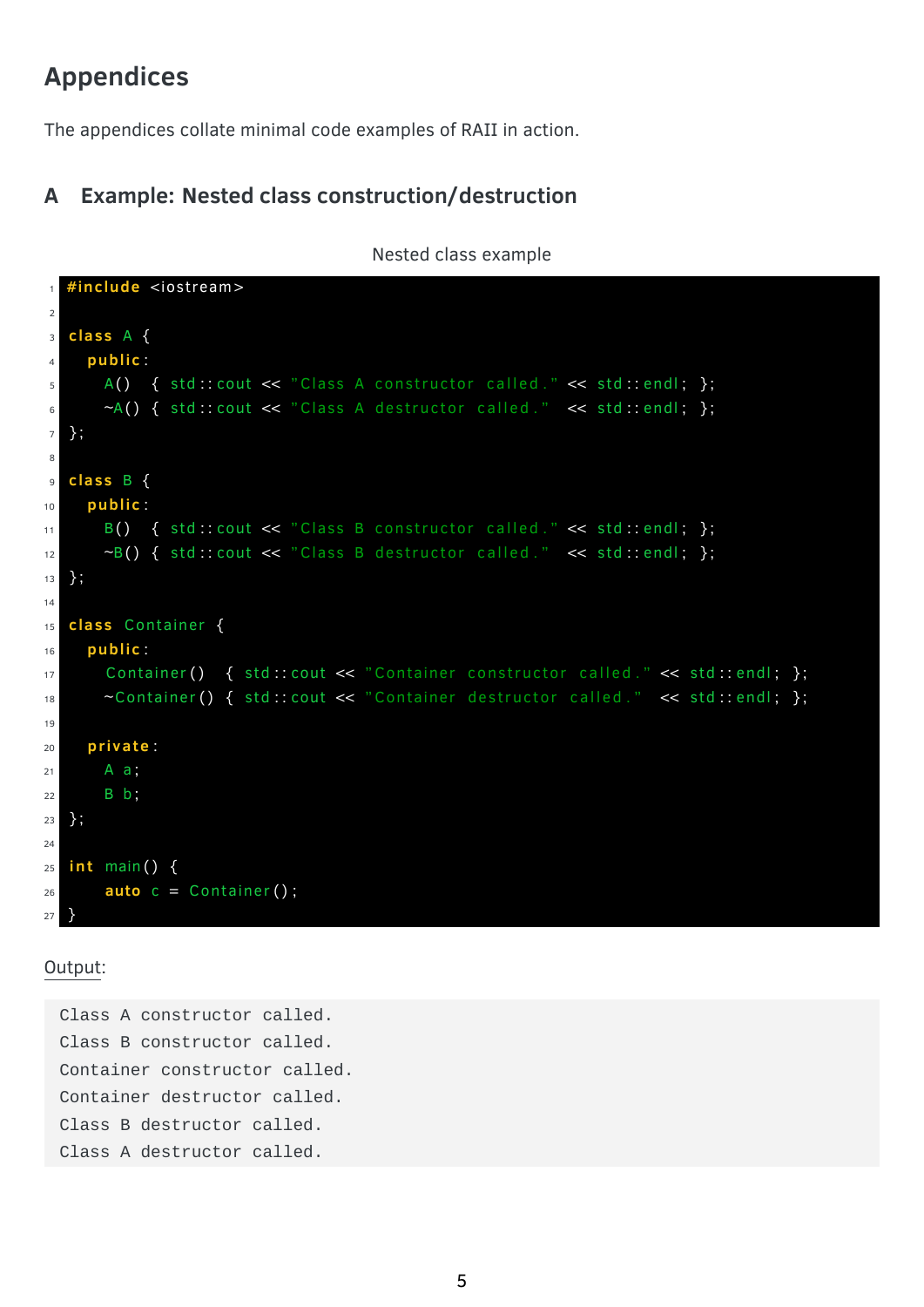#### <span id="page-5-0"></span>**B Example: Scope-based Resource Management**

Scope based memory management example

```
1 #include <iostream>
2 #include <memory>
3
4 cla s s A {
5 publi c :
6 A( int id ) : _id( id ) { std :: cout << "Class A #" << _id << " constructor called ." s
7 \sim A() { std :: cout << "Class A #" << _id << " destructor called." << std :: endl; };
8
9 private:
10 int _id;
11 } ;
12
13 void foo () { // function scope begins
14 std : cout << "Entering Foo()" << std : : endl;
15 auto a1 = A(1);
16 { // fo rce−scopping
17 auto a2 = A( 2 ) ;
18 }
19 { // fo rce−scopping
20 auto a3 = A( 3 ) ;
21 }
22 std:: cout << "Exiting Foo()" << std:: endl;
23 } // function scope ends
24
25 i n t main ( ) {
26 foo ( ) ;
27 }
```
#### Output:

```
Entering Foo()
Class A #1 constructor called.
Class A #2 constructor called.
Class A #2 destructor called.
Class A #3 constructor called.
Class A #3 destructor called.
Exiting Foo()
Class A #1 destructor called.
```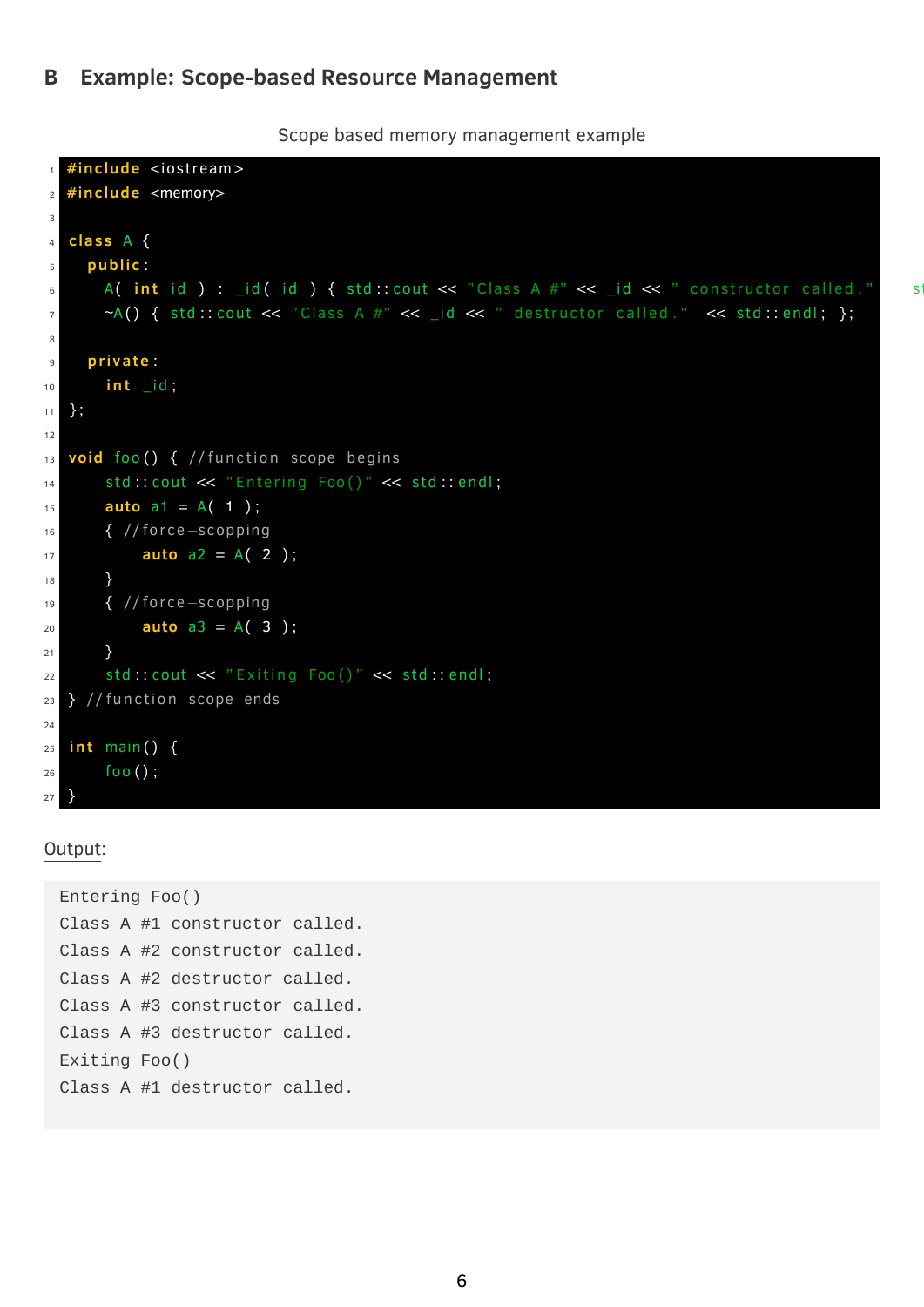Heap objects with shared pointers example 1

```
#include <iostream>
\mathbf{1}#include <memory>
\overline{2}\overline{3}class A {
\overline{4}public:
\overline{5}A() { std::cout << "Class A constructor called." << std::endl; };
\,6\,~A() { std: cout << "Class A destructor called." << std: endl; };
\overline{7}\,8\,int add( int a, int b ) \{\overline{9}return a + b;
10\}11\};
1213void foo() \{14std::cout << "Entering Foo()" << std::endl;
15\,auto p = std: make\_unique < A > ();
16std::cout << "3 + 4 = " << p->add(3, 4) << std::endl;
17std: cout << "Exiting Foo()" << std: endl;
18
   \}19
20
   int main() {
21foo();
22
23
   \mathcal{E}
```
#### Output:

Entering Foo() Class A constructor called.  $3 + 4 = 7$ Exiting Foo() Class A destructor called.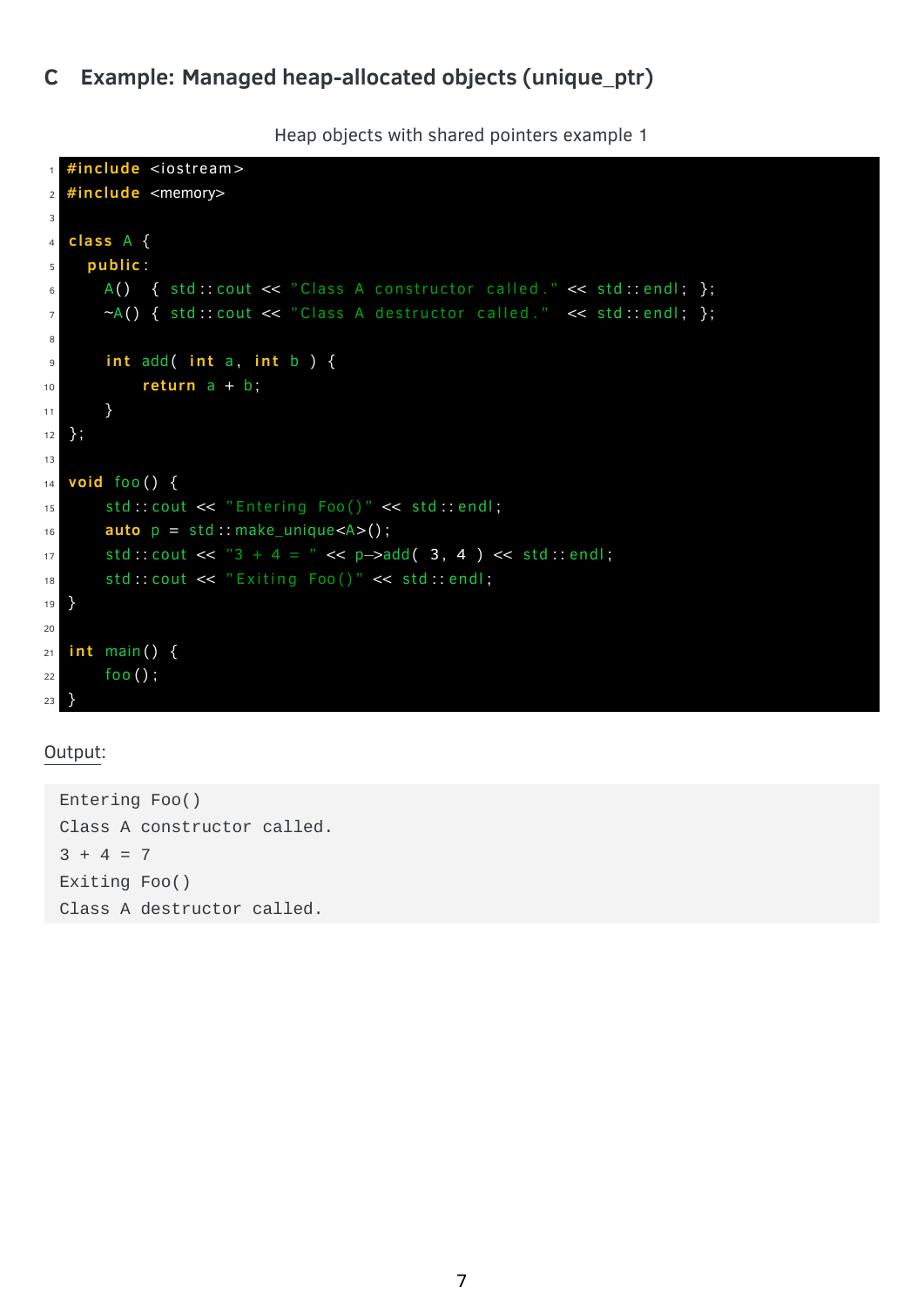Heap objects with shared pointers example 2

```
#include <iostream>
\mathbf{1}#include <memory>
\overline{2}\overline{3}class A {
\overline{4}public:
\overline{5}A( int id ) : _id( id ) {
\, 6 \,std::cout << "Class A #" << _id << " constructor called." << std::endl;
\overline{7}\}8
\overline{9}\neg A() {
10std::cout << "Class A #" << _id << " destructor called." << std::endl;
11\};
1213int getID() const { return _id; };1415private:
16
       int _id;
17\};
18
19void bar( std: shared_ptr<A> ptr ) {
20
       std::cout << "Entering Bar()" << std::endl;
21std::cout << "A::getID(): " << ptr->getID() << std::endl;
22std: cout << "Exiting Bar()" << std:: endl;
23\}24
25void foo( std: shared_ptr<A> ptr ) {
26
       std::cout << "Entering Foo()" << std::endl;
27auto b = std::make\_shared < A>(2);28
       bar( ptr );29
       bar( b );
30std: cout << "Exiting Foo()" << std::endl;
3132
   \mathcal{F}33
   int main() {
34
       std: cout << "Entering main()" << std: endl;
35auto a = std::make\_shared < A > (1);36foo(a);
37
       std::cout << "Exiting main()" << std::endl;
38
39
```
#### Output:

```
Entering main()Class A #1 constructor called.
```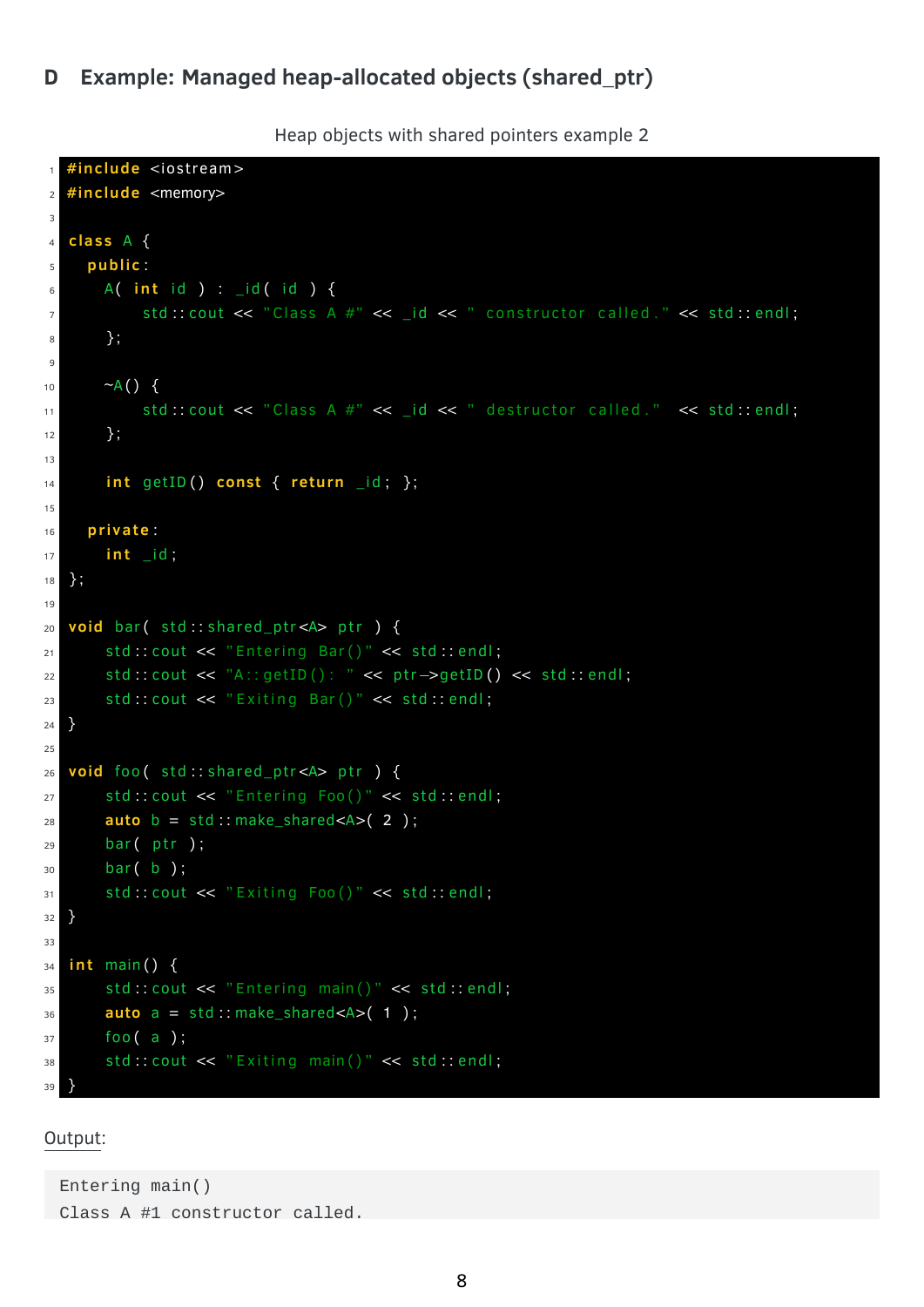Entering Foo() Class A #2 constructor called. Entering Bar() A::getID(): 1 Exiting Bar() Entering Bar() A::getID(): 2 Exiting Bar() Exiting Foo() Class A #2 destructor called. Exiting main() Class A #1 destructor called.